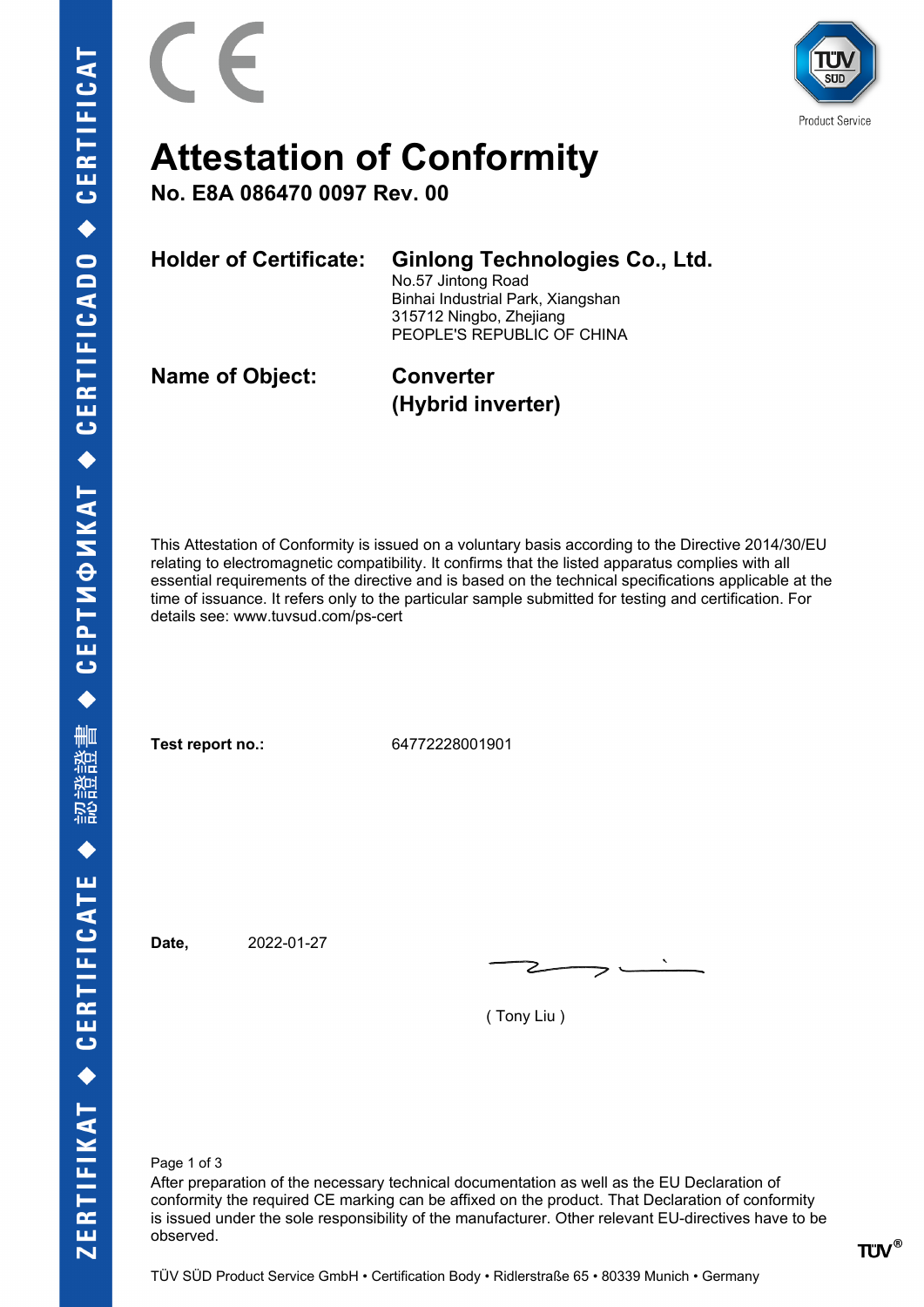



## **Attestation of Conformity**

**No. E8A 086470 0097 Rev. 00**

**Model(s): RHI-3K-48ES, RHI-3.6K-48ES, RH-4.6K-48ES, RHI-5K-48ES, RHI-6K-48ES, RHI-3K-48ES-5G, RHI-3.6K-48ES-5G, RHI-4.6K-48ES-5G, RHI-5K-48ES-5G, RHI-6K-48ES-5G, RHI-3K-48ES-5G-NS, RHI-3.6K-48ES-5G-NS, RHI-4K-48ES-5G-NS, RHI-4.6K-48ES-5G-NS, RHI-5K-48ES-5G-NS, RHI-6K-48ES-5G-NS, RHI-3K-48ES-5G-PLUS, RHI-3.6K-48ES-5G-PLUS, RHI-4.6K-48ES-5G-PLUS, RHI-5K-48ES-5G-PLUS, RHI-6K-48ES-5G-PLUS, S5- EH1P3K-L, S5-EH1P3.6K-L, S5-EH1P4.6K-L, S5-EH1P5K-L, S5- EH1P6K-L**

**Trade name: solis**



### **Description of Object:**

| Models                        | RHI-3K-48ES,<br>RHI-3K-48ES-5G,<br>RHI-3K-48ES-5G-NS | <b>RHI-3.6K-</b><br>48ES.<br><b>RHI-3.6K-</b><br>48ES-5G.<br><b>RHI-3.6K-</b><br>48ES-5G-<br>INS. | <b>RHI-4K-48ES-5G-RH-4.6K-</b><br>ΝS | A8ES,<br><b>RHI-4.6K-</b><br>48ES-5G,<br><b>RHI-4.6K-</b><br>48ES-5G-<br><b>INS</b> | $RHI-5K-$<br>A8ES,<br>RHI-5K-<br>48ES-5G,<br>$RHI-5K-$<br>48ES-5G-<br>ΝS | <b>RHI-6K-</b><br>48ES,<br><b>RHI-6K-</b><br>48ES-5G,<br><b>RHI-6K-</b><br>48ES-5G-<br>ΙNS. |  |  |
|-------------------------------|------------------------------------------------------|---------------------------------------------------------------------------------------------------|--------------------------------------|-------------------------------------------------------------------------------------|--------------------------------------------------------------------------|---------------------------------------------------------------------------------------------|--|--|
| DC side voltage               | DC 42 $\sim$ 58V/90 $\sim$ 600V                      |                                                                                                   |                                      |                                                                                     |                                                                          |                                                                                             |  |  |
| DC side max. current          | 2x11A                                                |                                                                                                   |                                      |                                                                                     |                                                                          |                                                                                             |  |  |
| AC side voltage               | 230VAC                                               |                                                                                                   |                                      |                                                                                     |                                                                          |                                                                                             |  |  |
| AC side frequency             | $50$ Hz                                              |                                                                                                   |                                      |                                                                                     |                                                                          |                                                                                             |  |  |
| <b>Rated Output Power</b>     | 3000W                                                | 3600W                                                                                             | 3600W                                | 4600W                                                                               | 5000W                                                                    | 16000W                                                                                      |  |  |
| Max. Apparent Output<br>Power | 3300VA                                               | 4000VA                                                                                            | 4000VA                               | 4600VA                                                                              | 5500VA                                                                   | 6000VA                                                                                      |  |  |
| <b>Protection class</b>       |                                                      |                                                                                                   |                                      |                                                                                     |                                                                          |                                                                                             |  |  |

| <b>Models</b>              | RHI-3K-48ES-5G-PLUS,<br>S5-EH1P3K-L | <b>RHI-3.6K-</b><br>48ES-5G-<br><b>PLUS.</b> | <b>RHI-4 6K-</b><br>48ES-5G-<br>IPLUS.<br>S5-EH1P3.6K-LS5-EH1P4.6K-L | <b>IRHI-5K-48ES-</b><br><b>ISG-PLUS.</b><br>S5-EH1P5K-L | <b>RHI-6K-48ES-</b><br><b>ISG-PLUS.</b><br>S5-EH1P6K-L |  |  |  |
|----------------------------|-------------------------------------|----------------------------------------------|----------------------------------------------------------------------|---------------------------------------------------------|--------------------------------------------------------|--|--|--|
| DC side voltage            | DC 42 $\sim$ 58V/90 $\sim$ 600V     |                                              |                                                                      |                                                         |                                                        |  |  |  |
| DC side max, current       | 2x15A                               |                                              |                                                                      |                                                         |                                                        |  |  |  |
| AC side voltage            | 230VAC                              |                                              |                                                                      |                                                         |                                                        |  |  |  |
| AC side frequency          | $50$ Hz                             |                                              |                                                                      |                                                         |                                                        |  |  |  |
| <b>Rated Output Power</b>  | 3000W                               | 3600W                                        | 4600W                                                                | <b>5000W</b>                                            | 6000W                                                  |  |  |  |
| Max. Apparent Output Power | 3300VA                              | 4000VA                                       | 4600VA                                                               | <b>5500VA</b>                                           | 6000VA                                                 |  |  |  |
| <b>Protection class</b>    |                                     |                                              |                                                                      |                                                         |                                                        |  |  |  |

#### Page 2 of 3

After preparation of the necessary technical documentation as well as the EU Declaration of conformity the required CE marking can be affixed on the product. That Declaration of conformity is issued under the sole responsibility of the manufacturer. Other relevant EU-directives have to be observed.